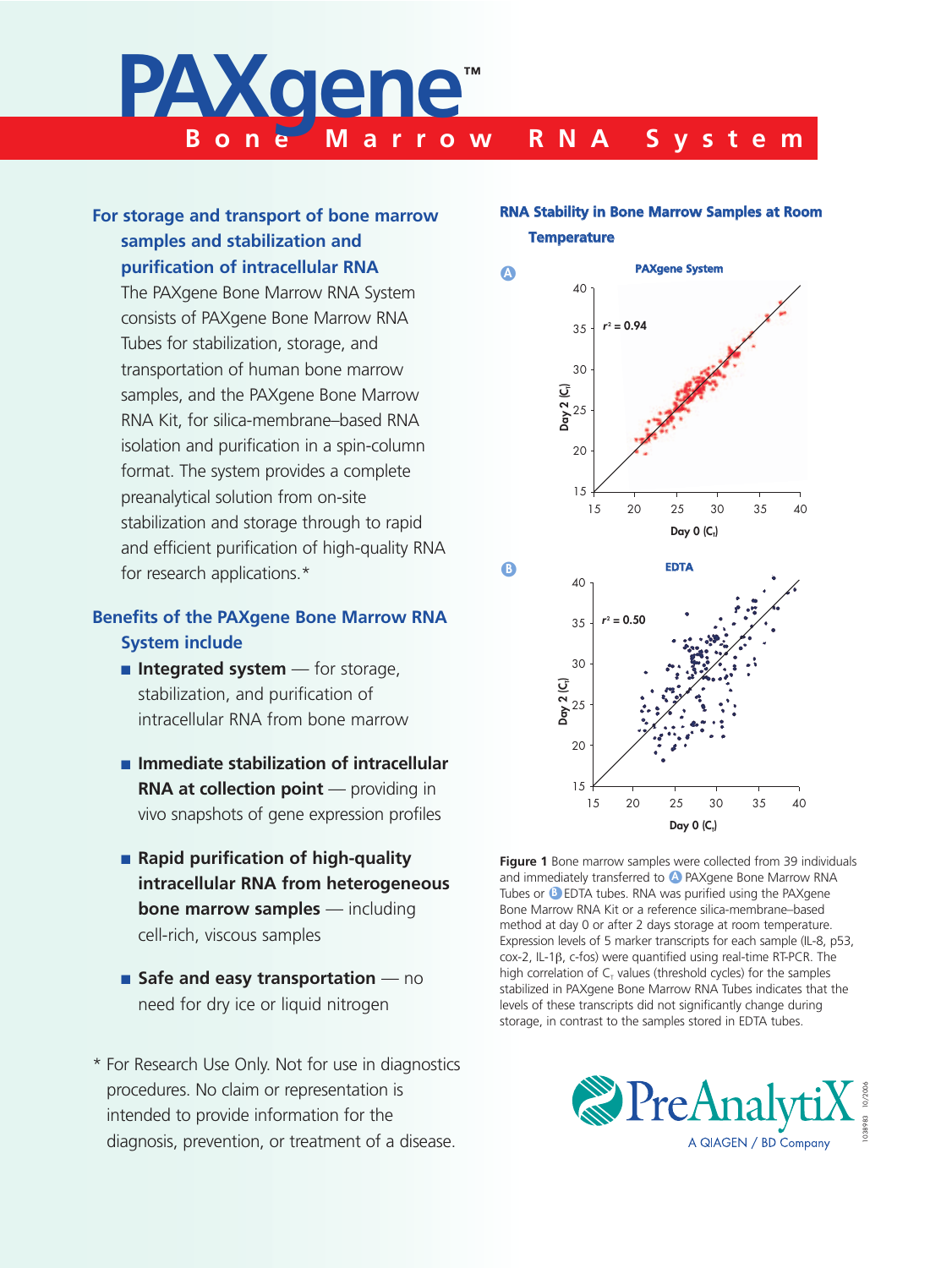# **Integrated system for storage, stabilization, and purification**

Bone marrow samples are collected using standard medical practices, with commonly used anticoagulants. A 2 ml sample is then transferred into a PAXgene Bone Marrow RNA Tube, which immediately stabilizes the RNA in the sample for storage at room temperature, refrigerated, or frozen. The samples can be safely transported in the PAXgene Bone Marrow RNA Tube, with no need for dry ice or liquid nitrogen. RNA can be purified days later using the PAXgene Bone Marrow RNA Kit (Figure 1).

### **Stabilization of the cellular RNA profile**

Copy numbers of individual mRNA species in bone marrow can change significantly during storage or transport at room temperature, making reliable studies of gene expression impossible. PAXgene Bone Marrow RNA Tubes protect RNA molecules from degradation by RNases and minimize *ex vivo* changes in gene expression (Figure 2), enabling accurate analysis of gene expression.

## **Stability of 5 Transcripts in Bone Marrow Samples at Room Temperature**



**Figure 2** The changes in mRNA levels  $(AC<sub>T</sub>)$  from day 0 to day 2 for the samples in Figure 1 were calculated for each transcript quantified. The minimal changes and small standard deviation for samples stabilized in PAXgene Bone Marrow RNA Tubes contrasts with the significant changes for samples stored in EDTA tubes.

# **Rapid purification of high-quality RNA**

The PAXgene Bone Marrow RNA Kit provides an easy and rapid procedure for isolation and purification of intracellular RNA from human whole bone marrow samples stabilized in PAXgene Bone Marrow RNA Tubes. The kit uses silica-membrane technology in a spin-column format for efficient purification of intact, high-quality



# **RNA Stabilized During Storage at 2–8°C**

**Figure 3** Bone marrow samples were collected in duplicate and stabilized in PAXgene Bone Marrow RNA Tubes. RNA was purified from the samples using the PAXgene Bone Marrow RNA Kit with no storage or after 5 days storage at 2–8°C. RNA integrity was evaluated using the RNA integrity numbers (RIN), measured on the Agilent® 2100 bioanalyzer. Results are shown for 3 representative donors. The RIN did not change significantly during storage, indicating that the RNA remains stable in the sample.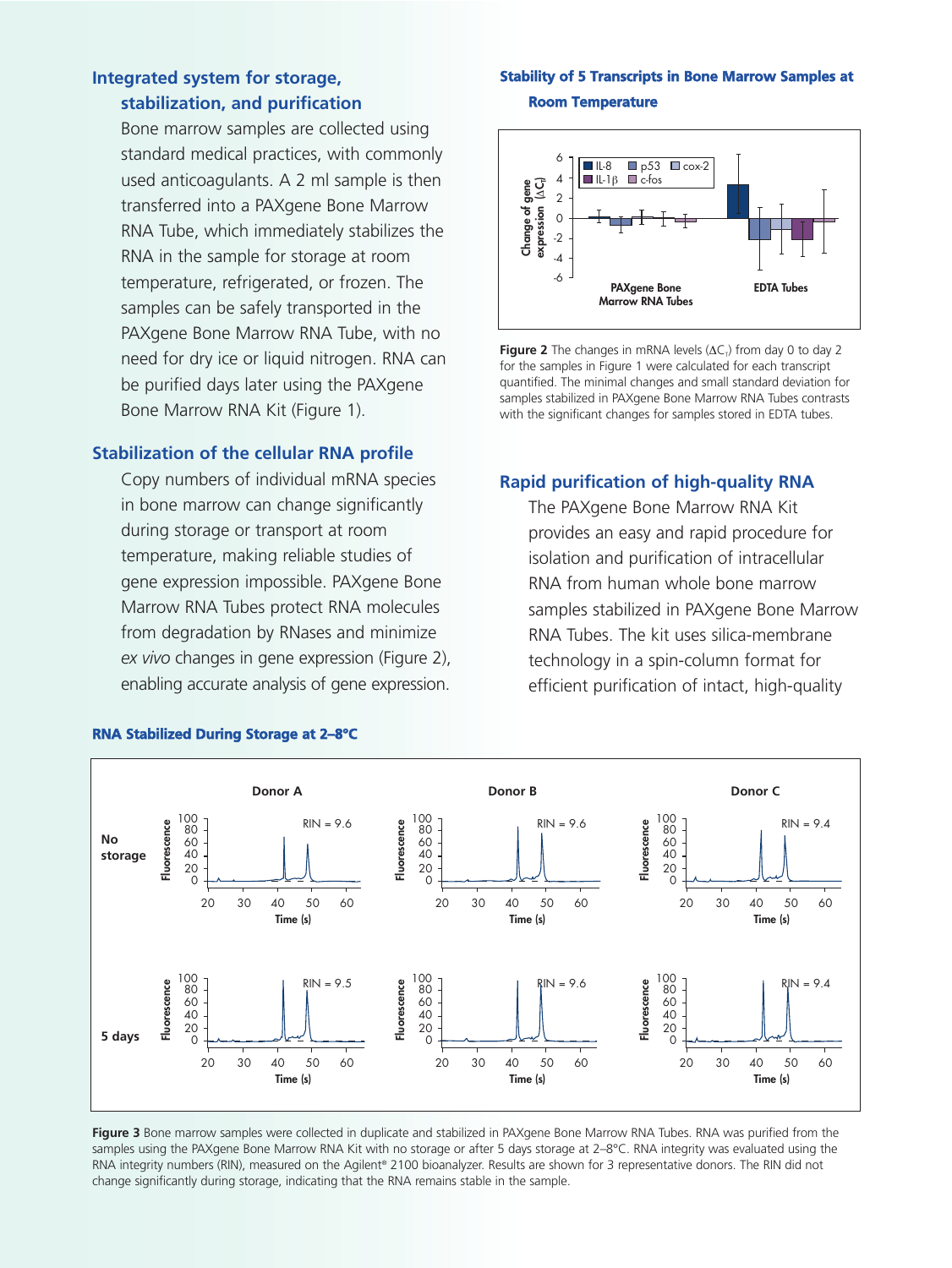#### **High RNA Integrity after Freeze–Thaw Cycles**



**Figure 4** Bone marrow samples were stabilized in PAXgene Bone Marrow RNA Tubes, and RNA was purified using the PAXgene Bone Marrow RNA Kit after the indicated number of freeze–thaw cycles. The RIN values did not change significantly, indicating that RNA remained intact in the samples up to 2 freeze–thaw cycles.

RNA (Figures 3 and 4). An integrated DNase treatment ensures that genomic DNA is minimized. In-house and external studies showed that genomic DNA was <0.85% in 95% of the samples tested ( $n = 157$ ).  $A_{260}/A_{280}$  values are typically between 1.8 and 2.2, indicating the high purity of the RNA (Figure 5).

# **RNA Purity for Samples Stored under Different**

**Conditions**



**Figure 5** Bone marrow samples were stored in PAXgene Bone Marrow RNA Tubes **O** for 3 days at 18–25°C, **D** for 5 days at 2–8°C, or O**<sup>C</sup>** subjected to 2 freeze–thaw cycles. RNA was purified using the PAXgene Bone Marrow RNA Kit, and RNA purity was analyzed by absorbance. The  $A_{260}/A_{280}$  ratios indicate highly pure RNA from samples stored under different conditions.

# **Efficient RNA purification from heterogeneous samples**

Bone marrow samples are extremely heterogeneous, consisting of varying amounts of cells, tissue, and solid matter (1). RNA yields are highly donor-dependent and can vary greatly from sample to sample as well as between replicates from the same donor. The PAXgene Bone Marrow RNA Kit enables efficient isolation and purification of intracellular RNA from heterogeneous human whole bone marrow samples (Figure 6), including an optimized procedure for cell-rich, viscous samples.

# **Applications**

RNA purified using the PAXgene Bone Marrow RNA Kit is ready for use in a wide range of downstream applications, including

- $\blacksquare$  Real-time RT-PCR analysis of specific transcripts
- $\blacksquare$  Array analysis of complex expression profiles